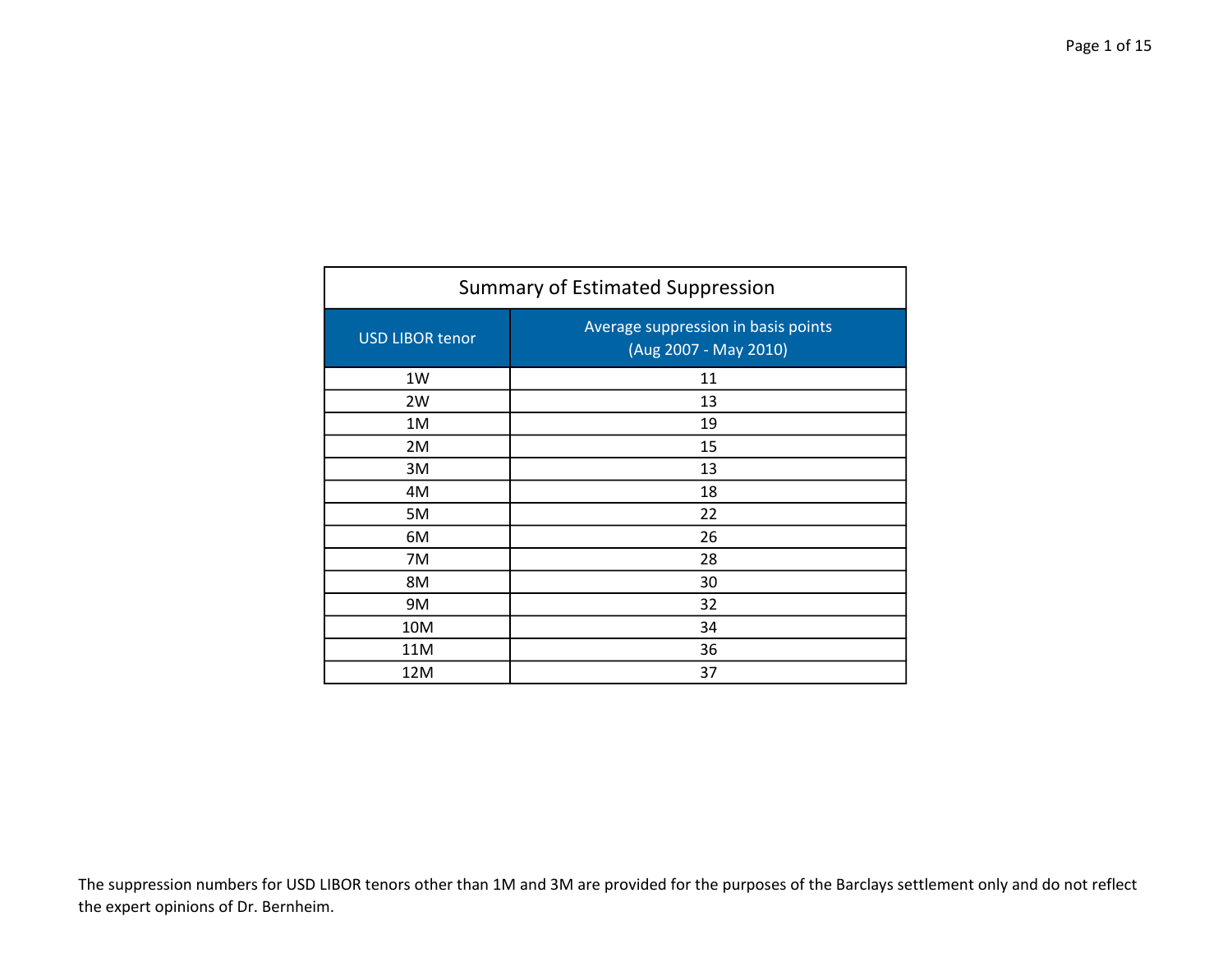

#### Estimated Suppression for 1W USD LIBOR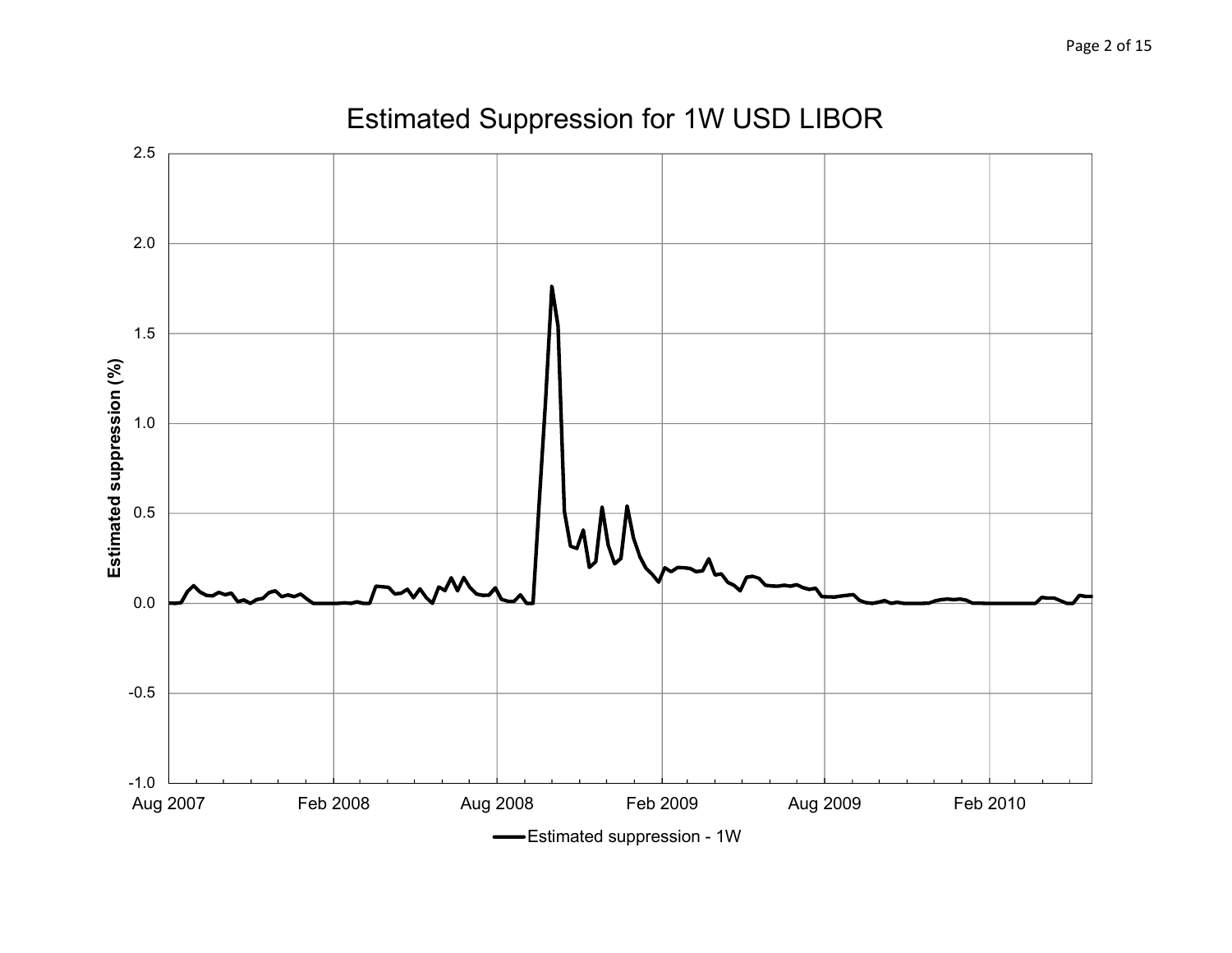

# Estimated Suppression for 2W USD LIBOR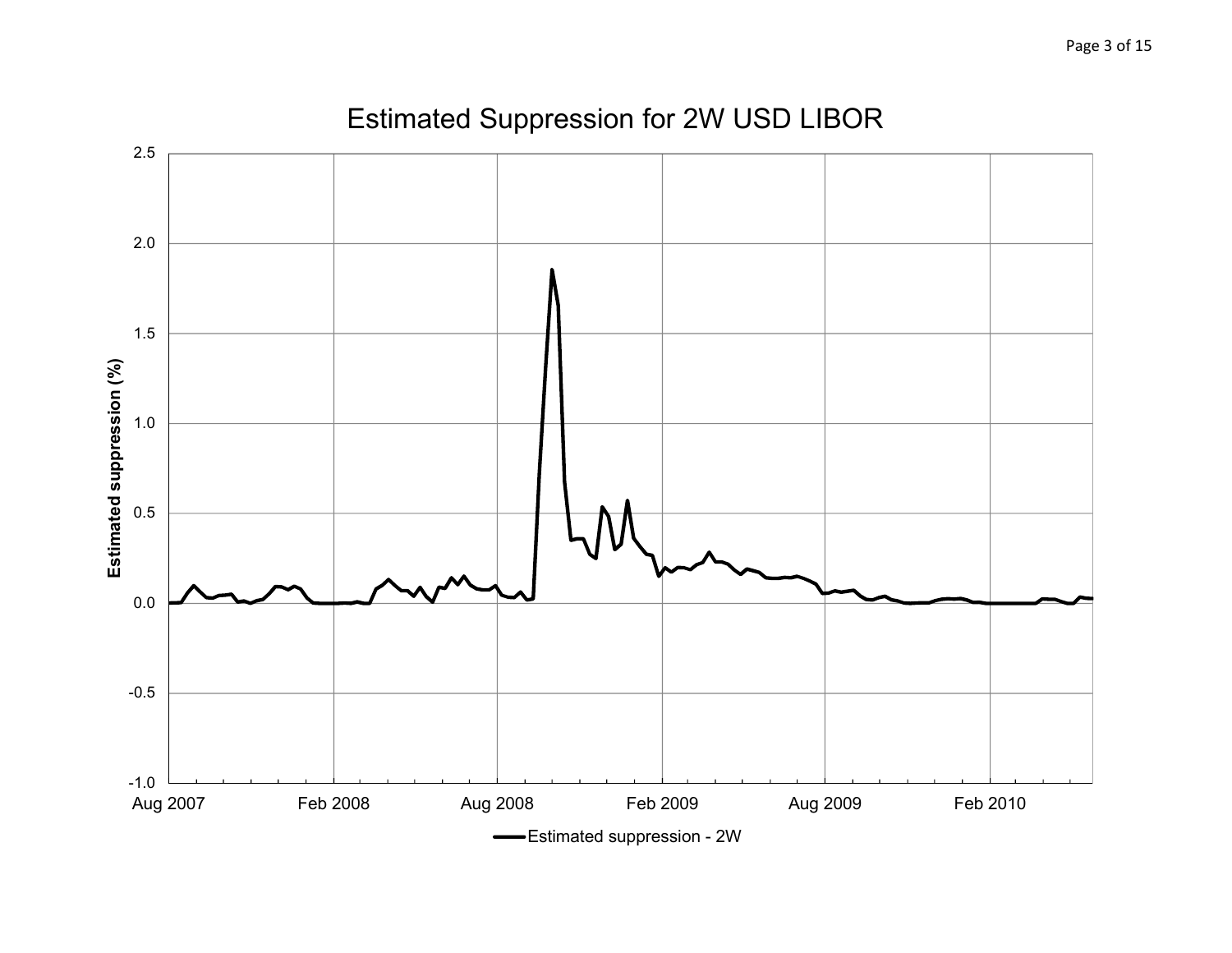

#### Estimated Suppression for 1M USD LIBOR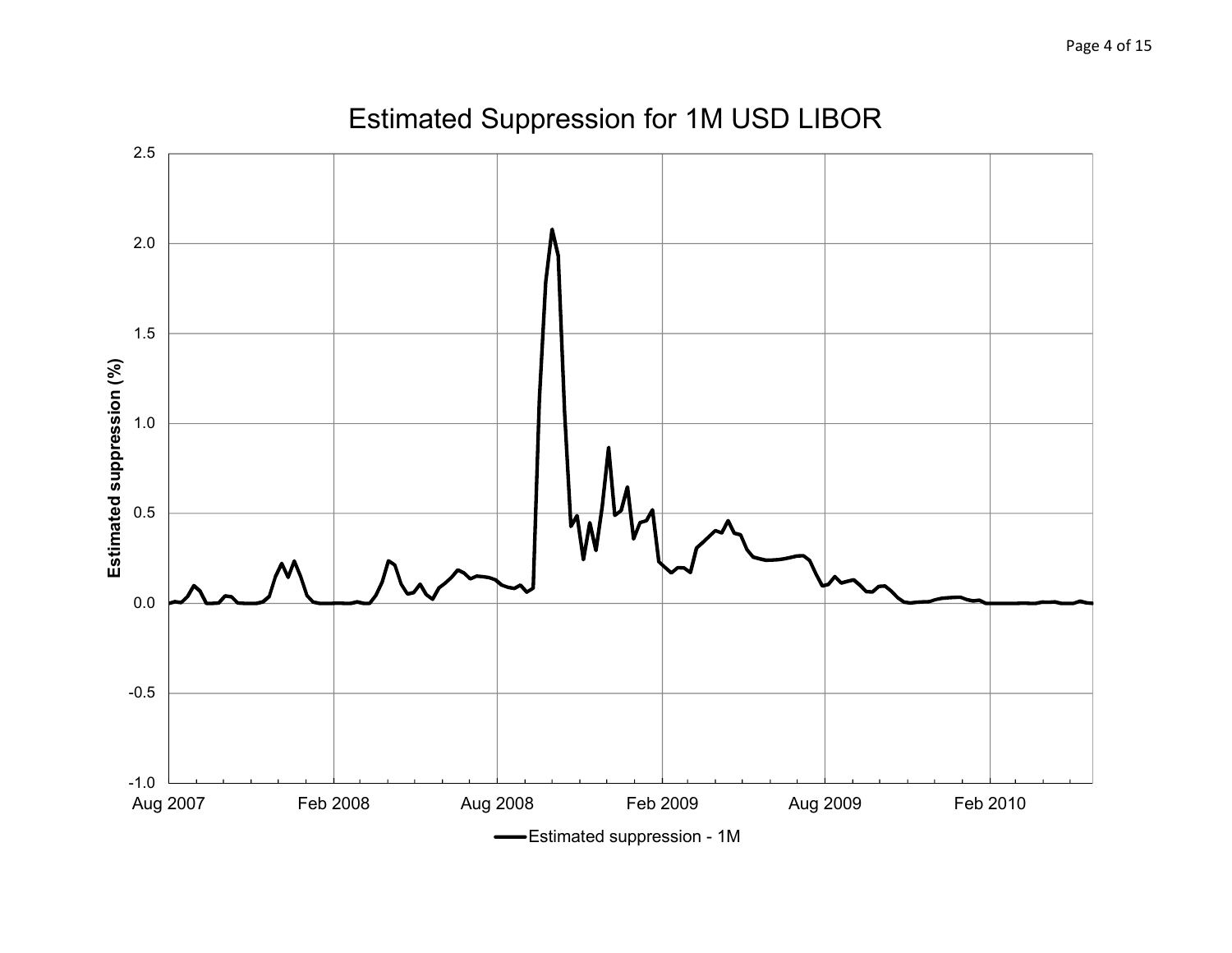

# Estimated Suppression for 2M USD LIBOR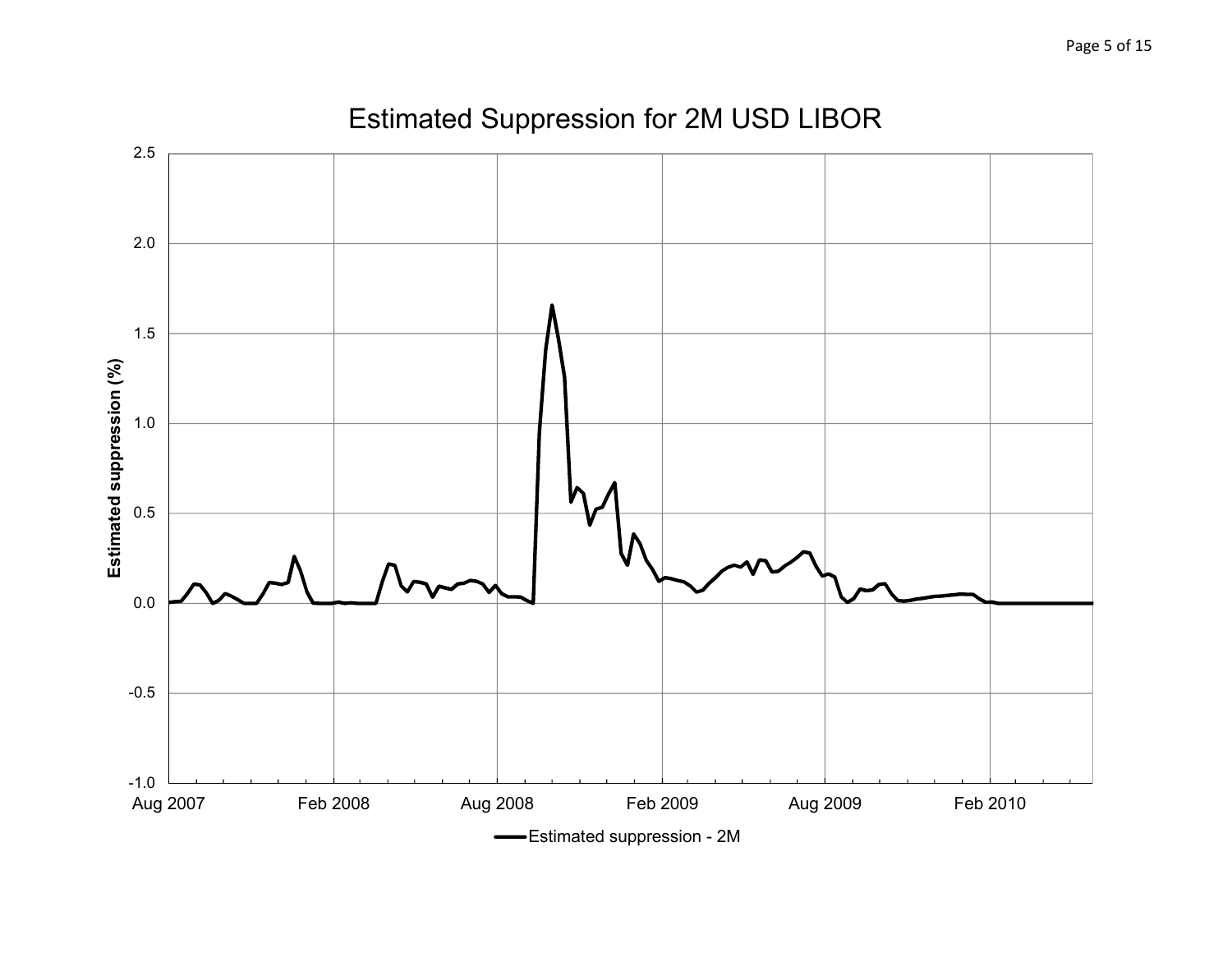

# Estimated Suppression for 3M USD LIBOR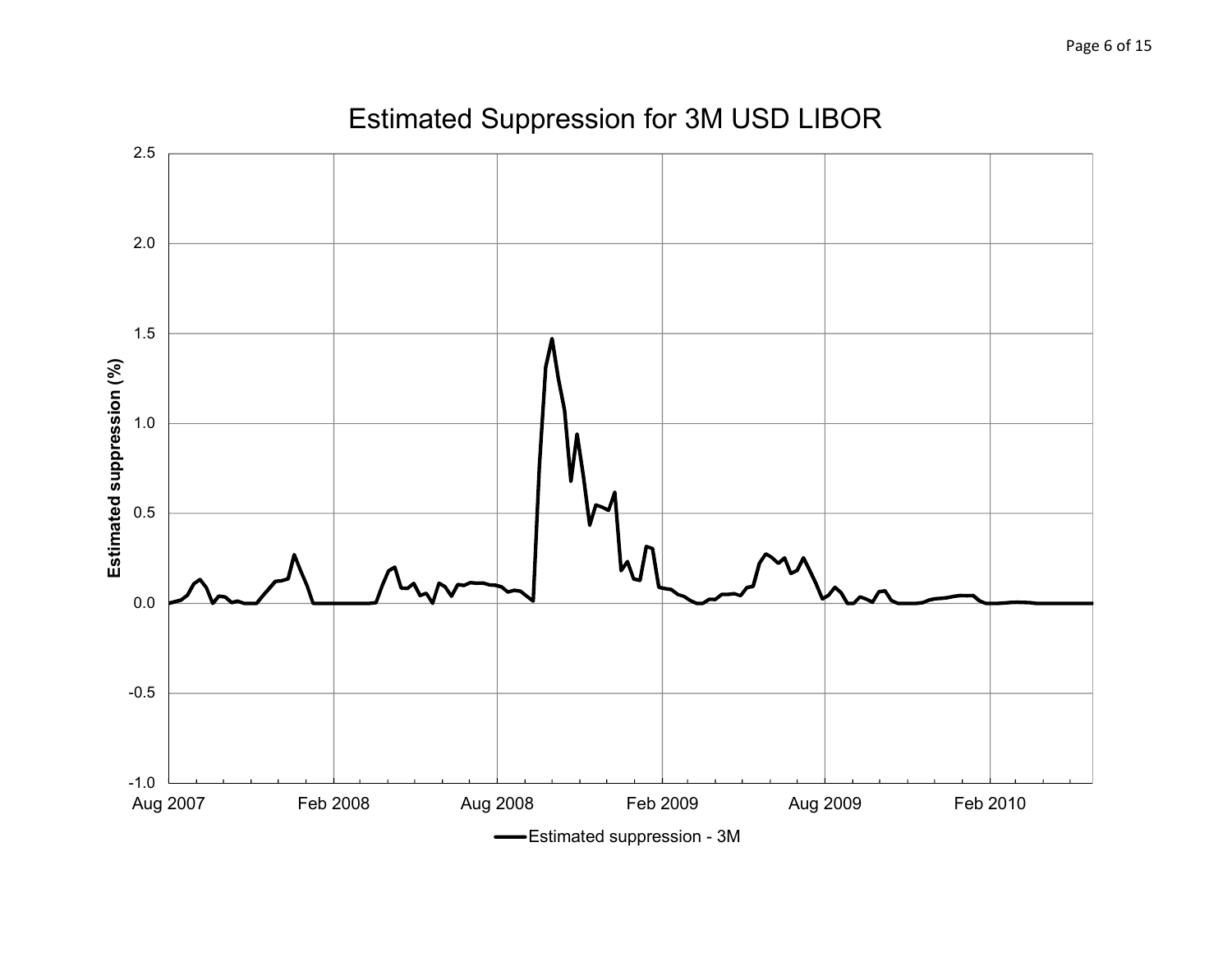

# Estimated Suppression for 4M USD LIBOR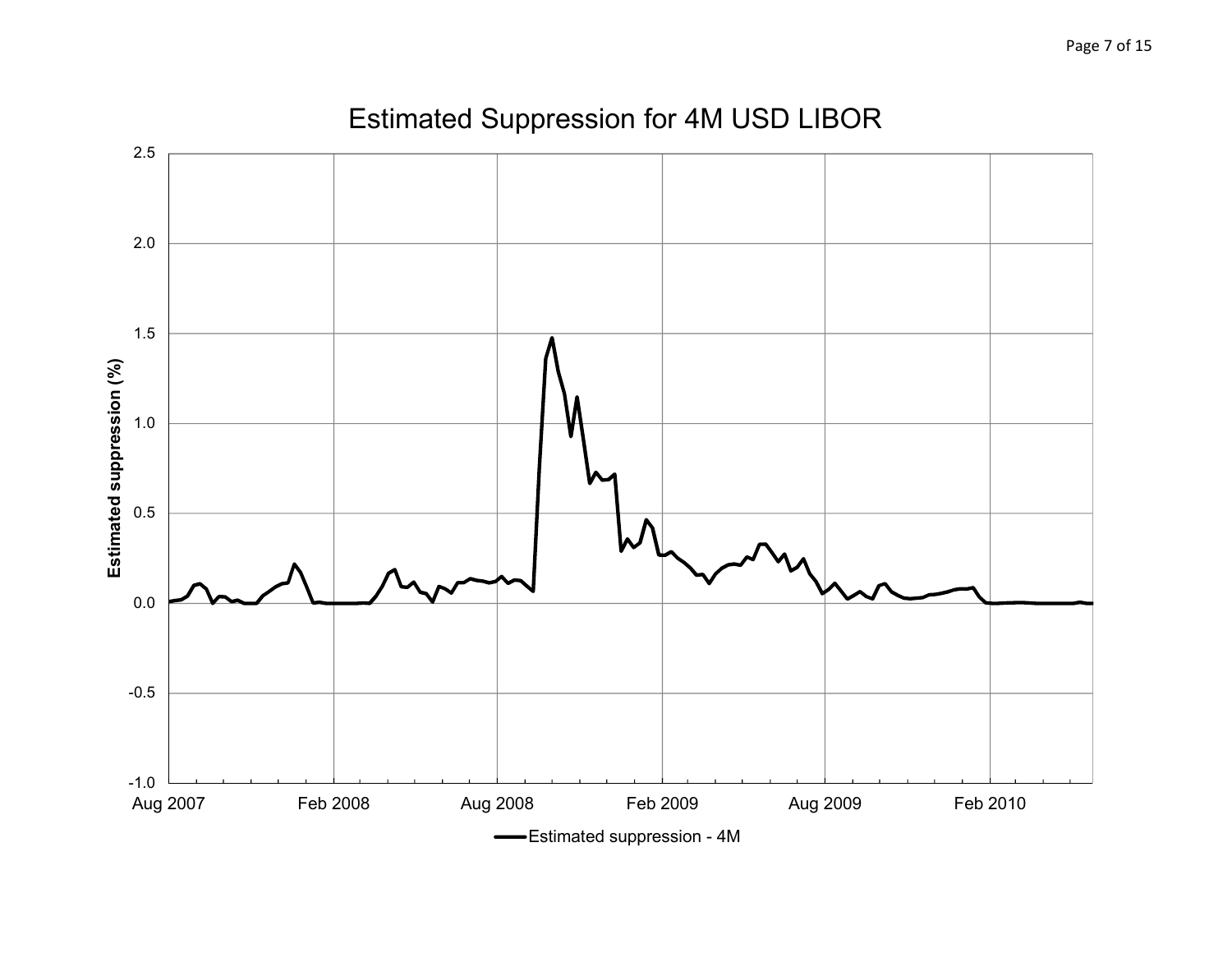

# Estimated Suppression for 5M USD LIBOR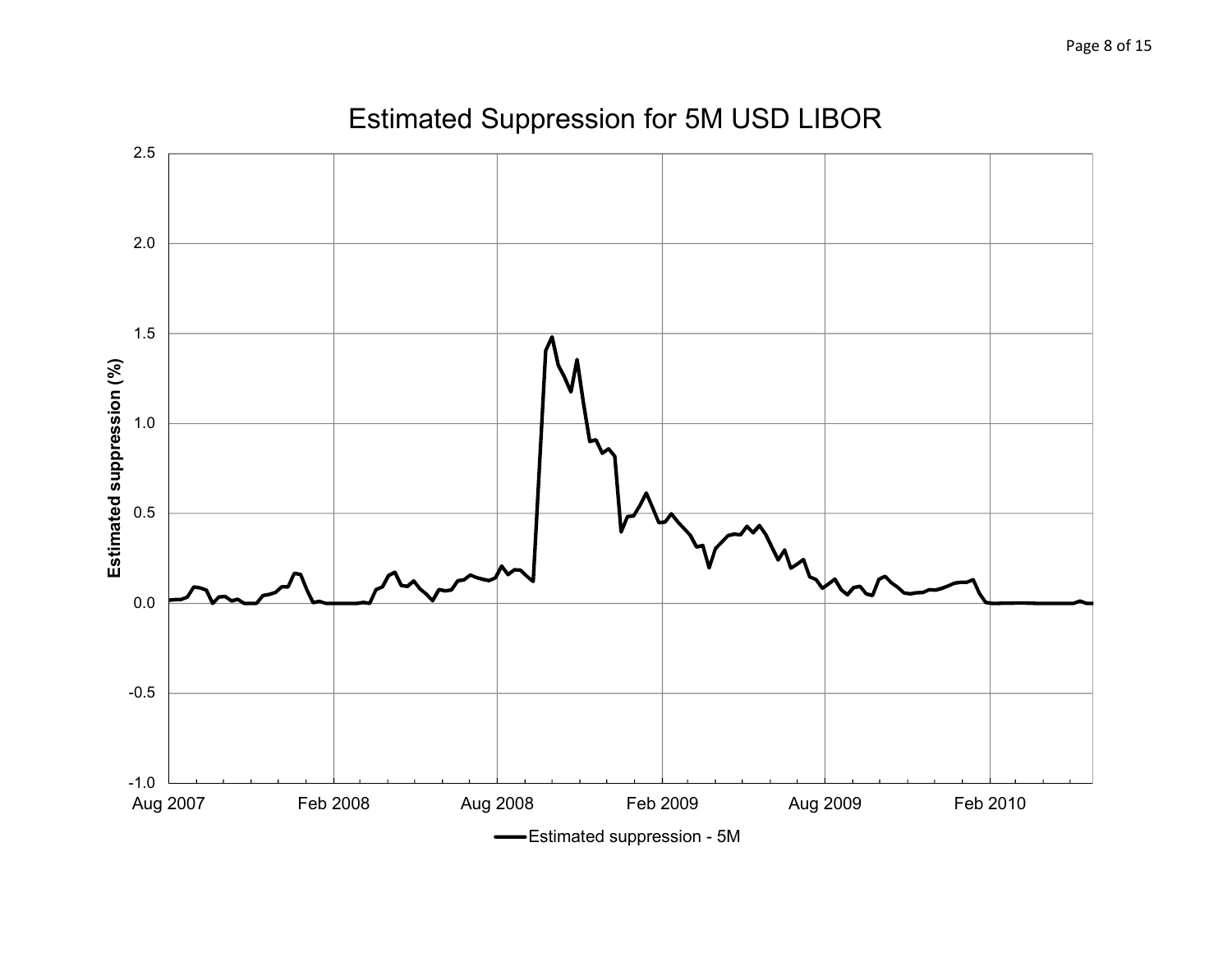

# Estimated Suppression for 6M USD LIBOR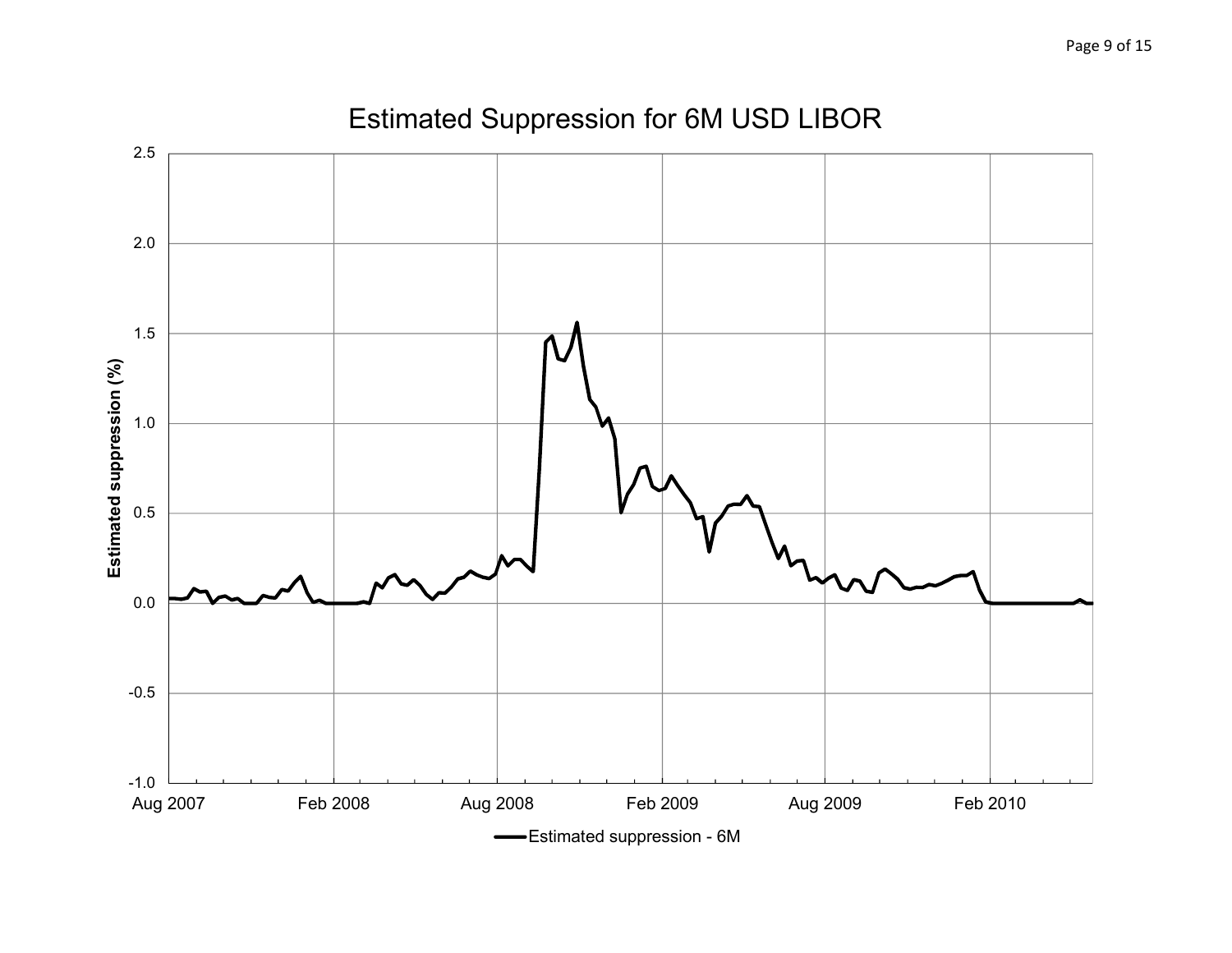

#### Estimated Suppression for 7M USD LIBOR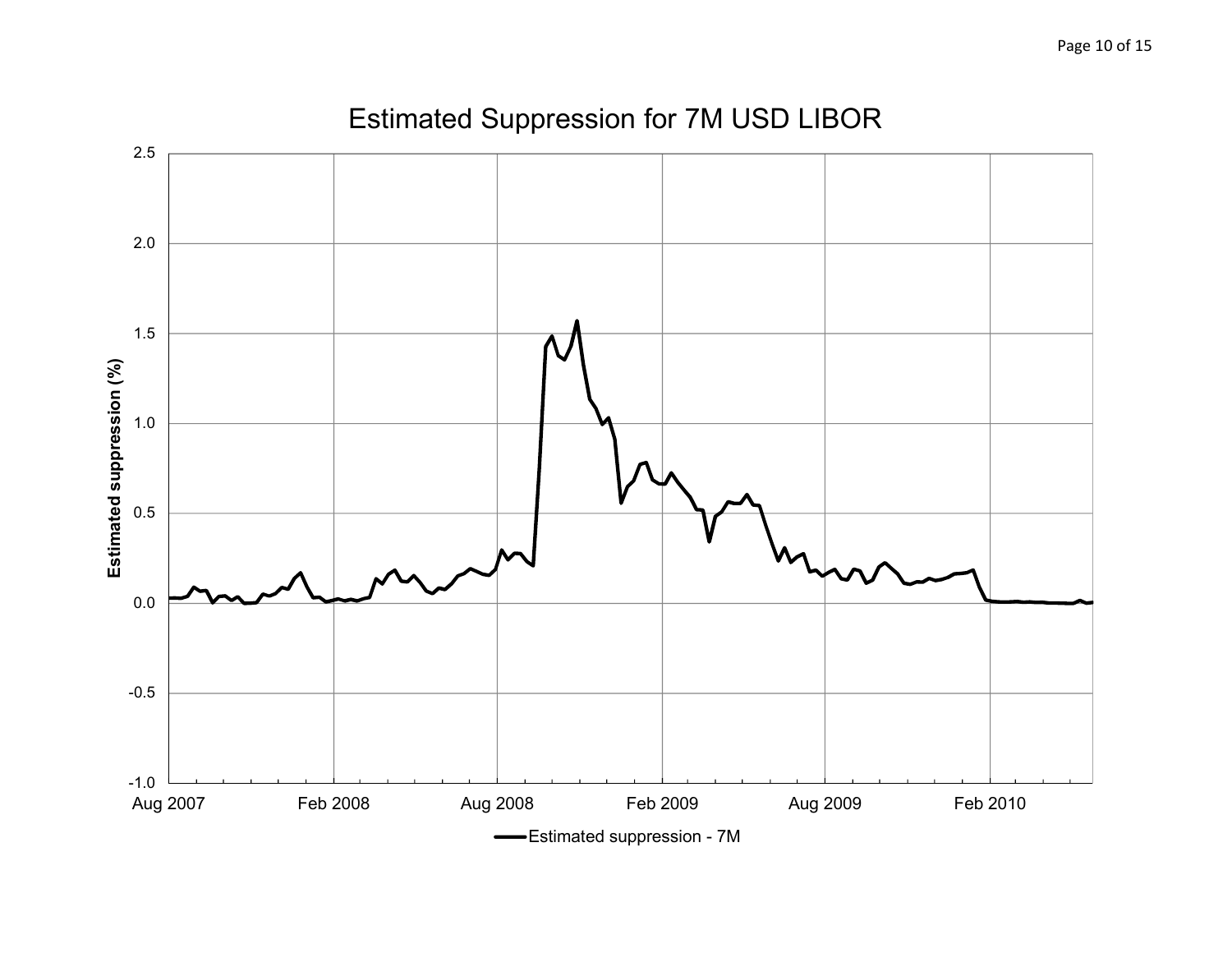

# Estimated Suppression for 8M USD LIBOR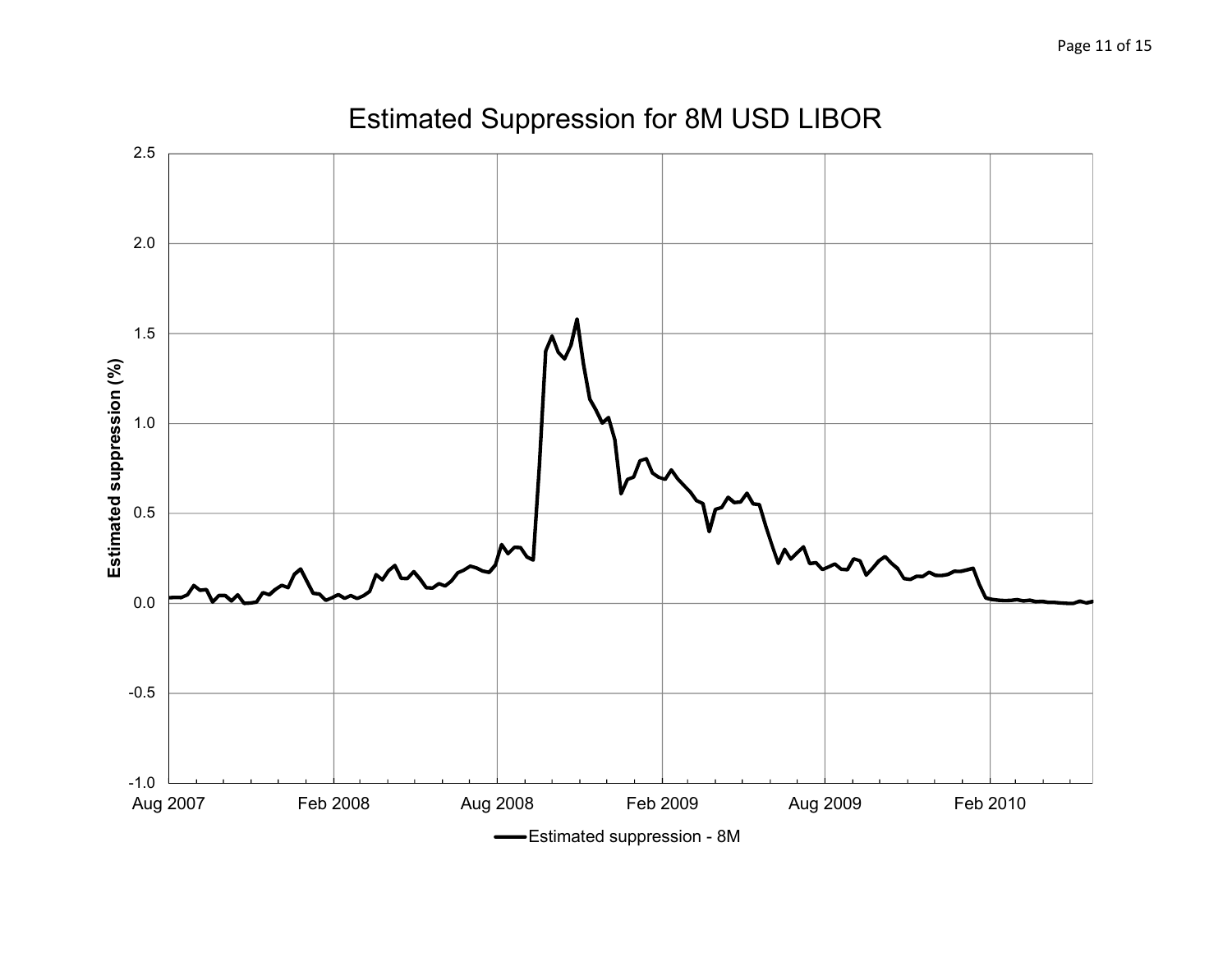

# Estimated Suppression for 9M USD LIBOR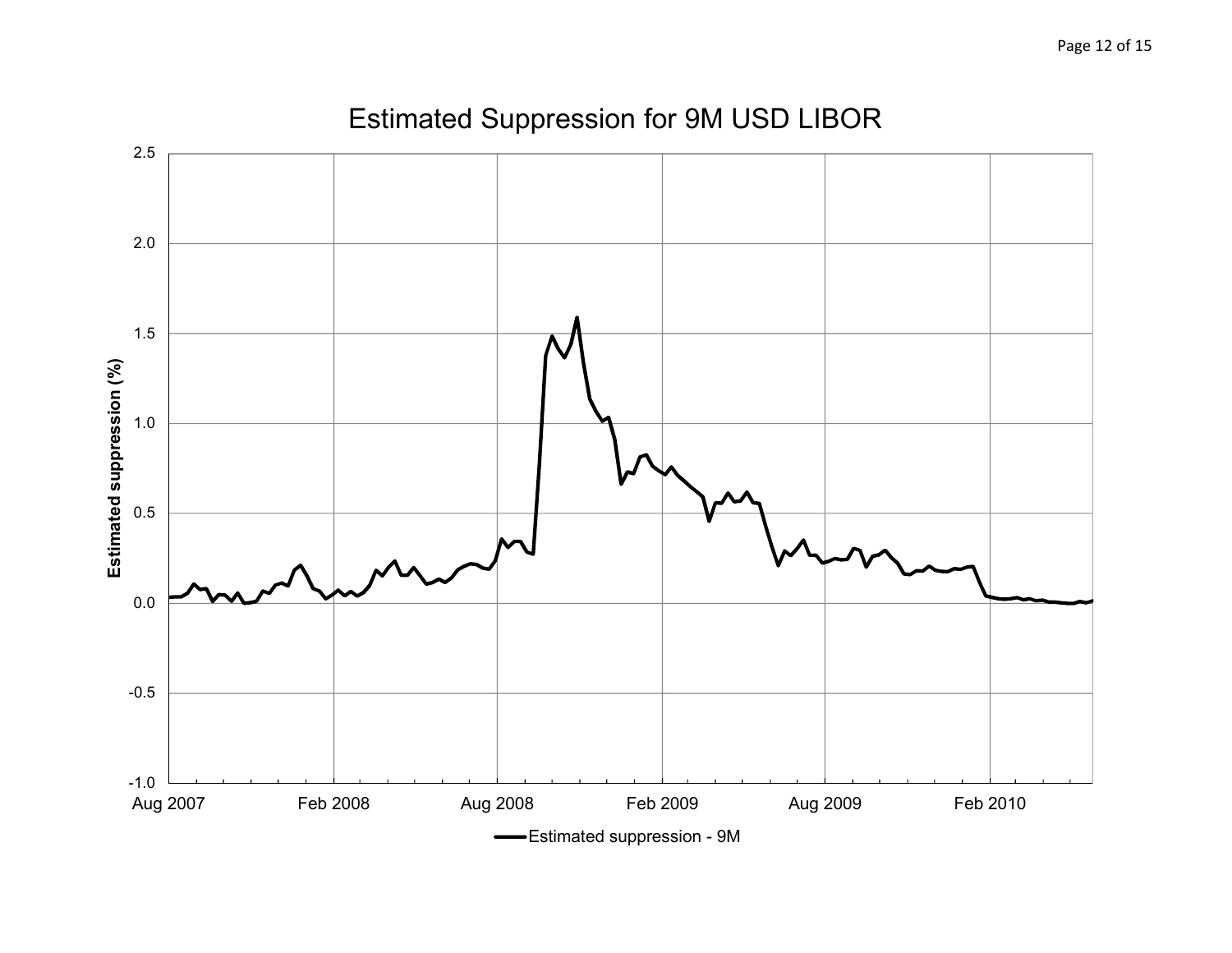

# Estimated Suppression for 10M USD LIBOR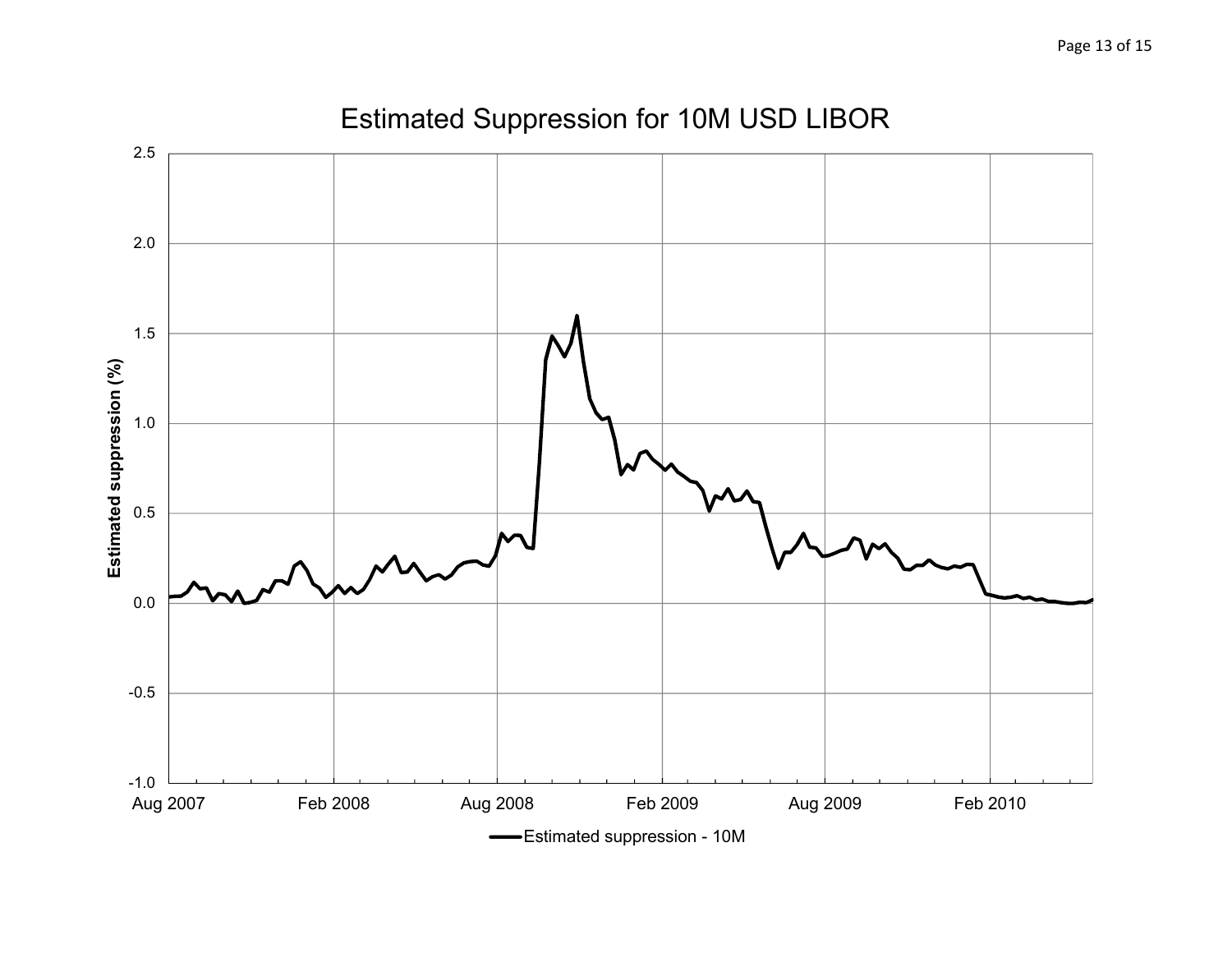

# Estimated Suppression for 11M USD LIBOR